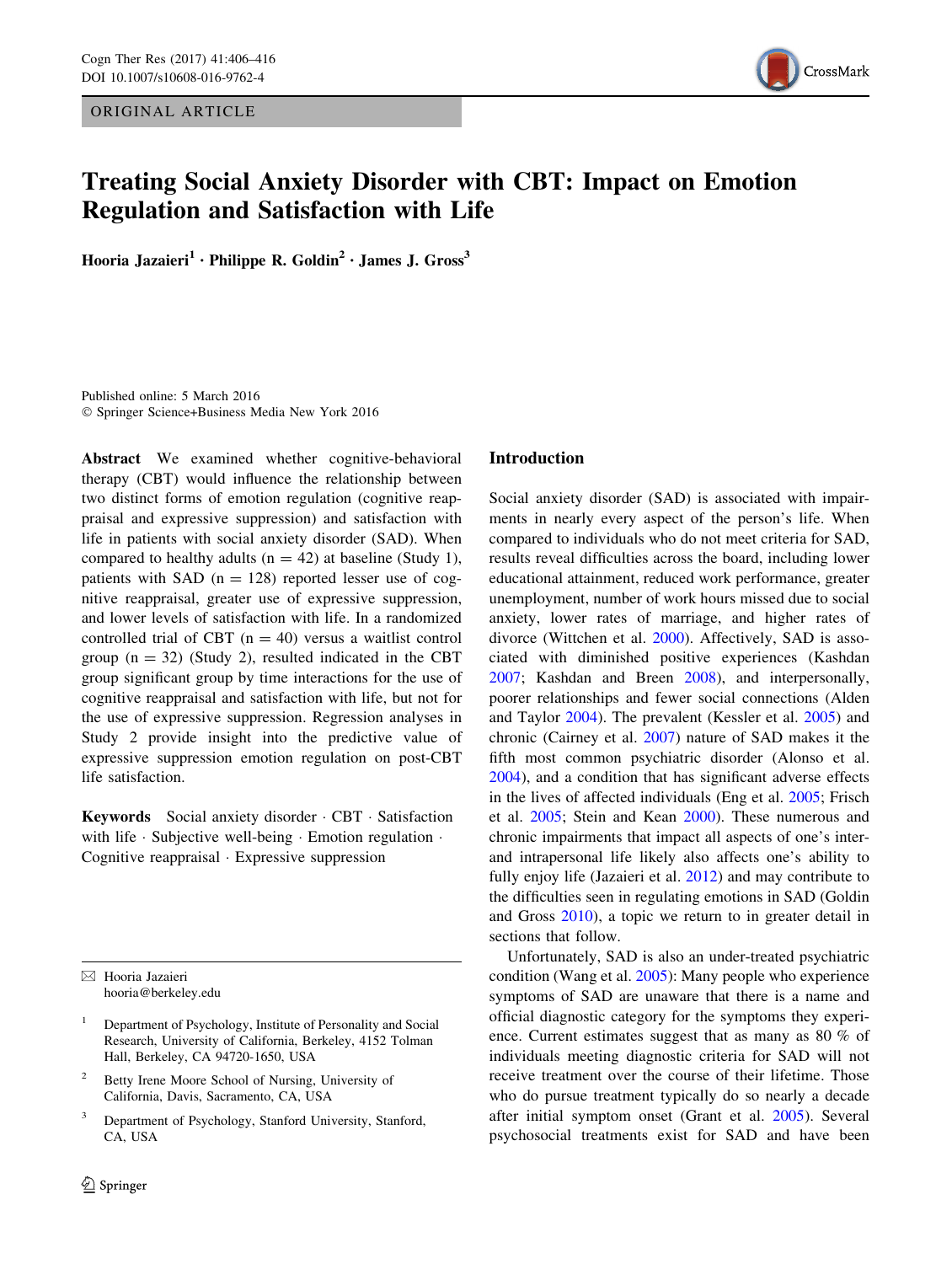shown to exhibit beneficial clinical outcomes for patients (e.g., Craske et al. [2014;](#page-9-0) Hofmann et al. [2014;](#page-9-0) Koszycki et al. [2007;](#page-10-0) Morgan et al. [2014](#page-10-0)). Nevertheless, while effective treatments exist, for many, SAD symptoms never fully disappear; thus, enhancing longer-term adaptive functioning and life satisfaction are important goals. Therefore, within the context of adults with SAD, we were interested in how a psychosocial treatment, such as cognitive behavioral therapy (CBT), affect emotion regulation and satisfaction with life, and also in examining how patterns of emotion regulation are related to satisfaction with life.

### Emotion Regulation

Cognitive models of SAD (e.g., Clark and Wells [1995\)](#page-8-0) and empirical evidence (e.g., Farmer and Kashdan [2012](#page-9-0)) suggest that individuals with SAD are afflicted by ineffective emotion regulation. Cognitive models suggest that individuals with SAD fear social situations and therefore often choose to avoid social situations altogether and the pervasive fear of negative evaluation persists (Clark and Wells [1995\)](#page-8-0). Given the high proclivity to experience negative emotions (e.g., Kashdan [2007;](#page-10-0) Kashdan and Breen [2008](#page-10-0); Kashdan and Steger [2006](#page-10-0)), maladaptive use of emotion regulatory strategies may be especially problematic for individuals with SAD (e.g., Hofmann et al. [2012](#page-9-0); Jazaieri et al. [2015](#page-9-0)). Thus, understanding the profile of emotion regulation use and promoting adaptive use of emotion regulatory strategies in individuals with SAD is essential for understanding whether and how clinical interventions improve life for persons with SAD.

Emotion regulation refers to efforts made to influence the particular emotions one has, when one has them, and how these emotions are (or in some cases, are not) experienced and/or expressed (Gross [1998b,](#page-9-0) [2014](#page-9-0)). Difficulties regulating emotions have been closely tied to psychopathology, especially mood and anxiety disorders (Cole et al. [1994\)](#page-9-0). By definition, emotion regulation refers to efforts to change one's emotional experience in some way, and yet in SAD, patients believe that they have very little control over their emotional responses (for a review see Hofmann [2007](#page-9-0)). If patients do not believe that they can influence their emotions then deploying effective emotion regulatory strategies seems improbable.

Emotion regulatory processes can be organized into groups based on when they have their primary impact on the emotion-generative process (Gross [1998a\)](#page-9-0). Two of the most commonly researched emotion regulatory strategies are cognitive change and response modulation. Cognitive change refers to efforts made to alter one's emotions by modifying the subjective meaning of the situation. Response modulation refers to efforts made to alter physiological, experiential, or behavioral responses in a situation.

Cognitive change involves employing cognitive skills (e.g., perspective taking, reframing the meaning of thoughts and situations, challenging interpretations) to modify emotional reactions. Cognitive reappraisal is the most researched form of cognitive change and is largely considered to be an ''adaptive'' emotion regulatory strategy. When employed appropriately, cognitive reappraisal can modify emotional reactions to anxiety-provoking situations and enhance psychological flexibility and emotional well-being (Gross and Thompson [2007\)](#page-9-0). On the other hand, difficulty employing reappraisal is considered to be a core mechanism in the maintenance of psychopathology in anxiety and mood disorders (Campbell-Sills and Barlow [2007\)](#page-8-0). Cognitive factors have been posited to maintain social anxiety disorder (Hofmann [2007](#page-9-0)). When compared to healthy adults, individuals with SAD report lesser self-efficacy in implementing cognitive reappraisal (Werner et al. [2011\)](#page-10-0).

Once an emotion has occurred, response modulation refers to strategies employed in an effort to modify one or more components of the emotional response (e.g., experience, behavior, physiology). One form of response modulation is expressive suppression, whereby the individual inhibits outward expressions of emotion(s), such as facial behavior. Expressive suppression is common in social anxiety; for example, research with undergraduate students suggests that those who endorse greater social anxiety tend to inhibit or control emotional expression more so than those students who endorse lesser social anxiety (Kashdan and Breen [2008](#page-10-0); Spokas et al. [2009\)](#page-10-0). Furthermore, research suggests that patients with SAD engage in response modulation to not only negative (Erwin et al. [2003\)](#page-9-0) but also positive (Turk et al. [2005](#page-10-0)) emotions. When compared to healthy adults, individuals with SAD report greater utilization of expressive suppression when trying to regulate emotions (Werner et al. [2011\)](#page-10-0).

It has been said that social anxiety paired with emotional suppression can be a ''toxic'' combination (Kashdan and Breen [2008\)](#page-10-0). Suppression of one's experience (both positive and negative) has adverse consequences on one's health and well-being (John and Gross [2004\)](#page-9-0); however, as we describe in the section below, the relationship between emotion regulation and one's subjective evaluation of life satisfaction has not been specifically investigated within the context of SAD. With respect to emotion regulation, similar to others (e.g., Gross and John [2003](#page-9-0); Haga et al. [2009](#page-9-0)), we expect that cognitive reappraisal (largely considered to be an "adaptive" emotion regulation strategy) will promote a greater satisfaction with one's life, while the use of expressive suppression (largely considered to be a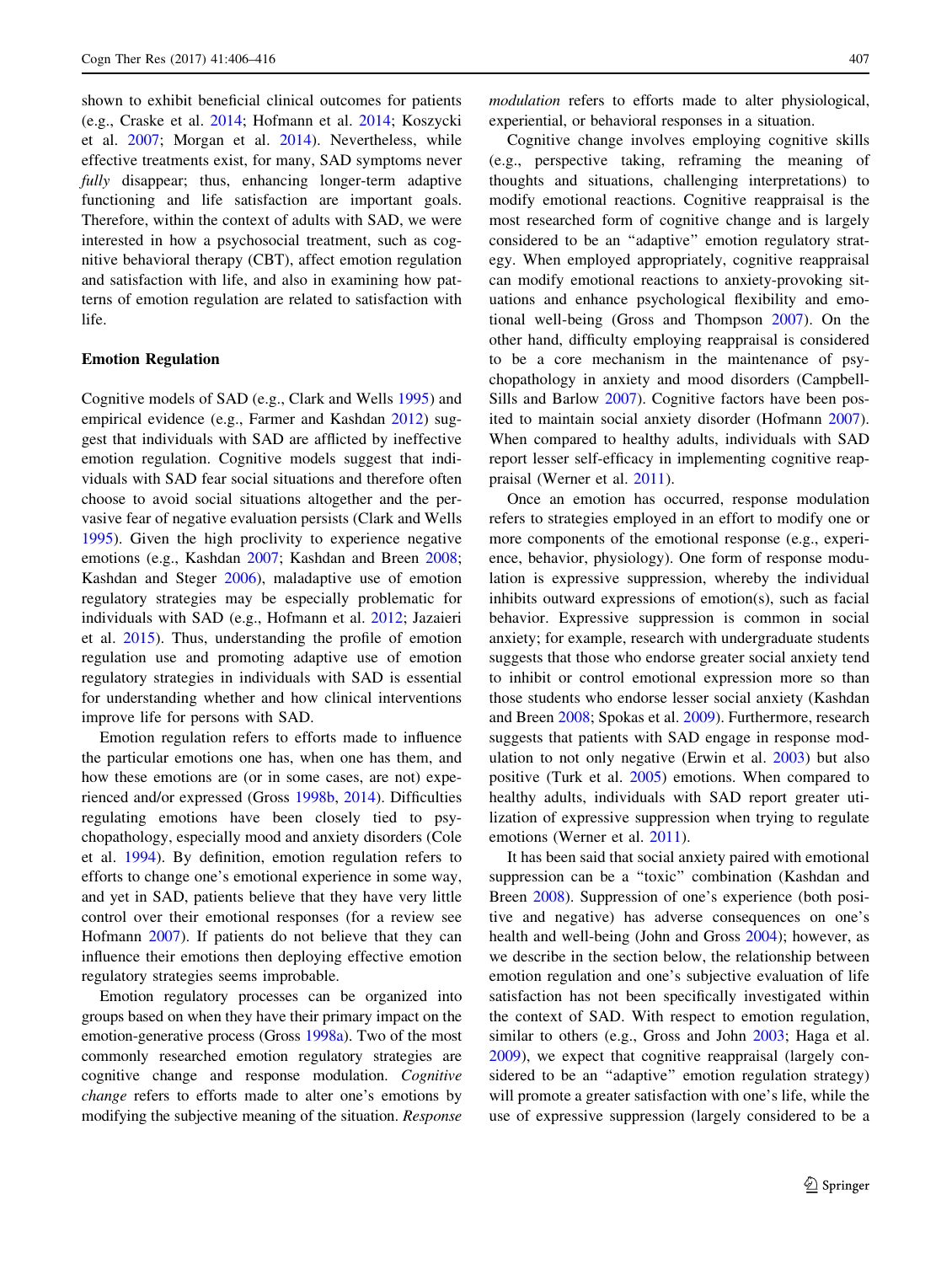''maladaptive'' emotion regulation strategy) should be associated with lesser satisfaction with one's life.

## Satisfaction with Life

It has been noted that subjective well-being, of which life satisfaction is one part, can be divided into two broad categories, an affective component that encompasses both positive and negative emotions and a cognitive component that entails life satisfaction (Pavot and Diener [1993\)](#page-10-0). In this context, life satisfaction is not domain specific (e.g., health, finances, etc.) but refers to a ''judgmental process, in which individuals assess the quality of their lives on the basis of their own unique set of criteria'' (Pavot and Diener [1993,](#page-10-0) p. 164). To our knowledge, aside from the work in our laboratory (Jazaieri et al. [2012\)](#page-9-0), we are unaware of any published studies that specifically report on satisfaction with life in SAD. As we briefly review below, there has been some research conducted on quality of life more generally in anxiety disorders and in SAD.

Within the clinical literature it is important to understand whether psychosocial interventions such as CBT can contribute to improved life satisfaction above and beyond simply reducing problematic symptoms. Anxiety disorders have been shown to "markedly compromise quality of life and psychosocial functioning'' in patients (Mendlowicz and Stein [2000](#page-10-0), p. 669). A recent meta-analysis looking at 32 samples of anxiety patients yielded a large effect size  $(d = 1.31)$  indicating a poorer quality of life for patients compared to healthy controls (Olatunji et al. [2007](#page-10-0)). Another recent meta-analysis looking at the effects of CBT for anxiety disorders on quality of life has suggested that CBT is moderately effective in improving quality of life (Hofmann et al. [2014\)](#page-9-0). According to one epidemiological study, when consider persons with social anxiety specifically, these individuals rate themselves as being ''low functioning'' on the Quality of Well-Being Scale (a combined index of morbidity and mortality) and report dissatisfaction with many aspects of their lives (Stein and Kean [2000\)](#page-10-0). Specifically, within SAD when examining the Quality of Life Inventory, a domain-based ''measure of life satisfaction, well-being, positive psychology, and positive mental health'' (Frisch et al. [2005](#page-9-0), p. 67), Eng et al. ([2005\)](#page-9-0) found that adults with SAD reported dissatisfaction in the domains of achievement and social functioning. In the present research, we are interested in examining satisfaction with life within the context of CBT for SAD and also in relation to specific emotion regulation strategies.

## The Present Studies

There is growing support for the notion that the type of emotion regulatory strategy one uses is related to health

and well-being outcomes (e.g., Gross and John [2003](#page-9-0)). However, no research has examined how the use of emotion regulatory strategies within the context of SAD influences satisfaction with life, and to what extent treatments influence emotion regulation, satisfaction with life, or the link between emotion regulation and satisfaction with life.

To address this important gap in the literature, we conducted a series of two studies. In Study 1, we examined the differences between healthy adults and patients with SAD on two emotion regulation strategies (cognitive reappraisal and expressive suppression) and satisfaction with life. We hypothesized that compared to healthy controls (HC), patients with SAD would endorse lesser cognitive reappraisal, greater expressive suppression, and lesser satisfaction with life. In Study 2, we examined these same variables within the context of an RCT of individual CBT versus a waitlist control condition (WL). We hypothesized that, compared WL, CBT would result in greater cognitive reappraisal, lesser expressive suppression, and greater satisfaction with life. We also sought to examine whether improvements in each emotion regulation strategy [defined as (a) increased cognitive reappraisal use, and (b) decreased expressive suppression use] following CBT would predict satisfaction with life after treatment.

# Study 1

# Emotion Regulation and Satisfaction in Life in Social Anxiety Disorder

Subjective well-being more broadly has been associated with many positive outcomes (Diener and Chan [2011](#page-9-0)). Thus, if subjective well-being is indeed comprised of affective and cognitive components (Pavot and Diener [1993](#page-10-0)), then it is fitting to examine how emotion regulation (an affective component) and life satisfaction (a cognitive component) differ in individuals with SAD versus healthy controls. The goal of the current study was to test for differences between healthy adults and adults with SAD on the use of two emotion regulation strategies (cognitive reappraisal and expressive suppression) and satisfaction with life.

# Methods

#### Participants

Participants were 128 patients (61 men, 67 women; 50.8 % Caucasian, 32 % Asian, 9.4 % multiracial, 3.9 % Latino, 1.6 % Filipino, 1.6 % declined to state, and 0.8 % Pacific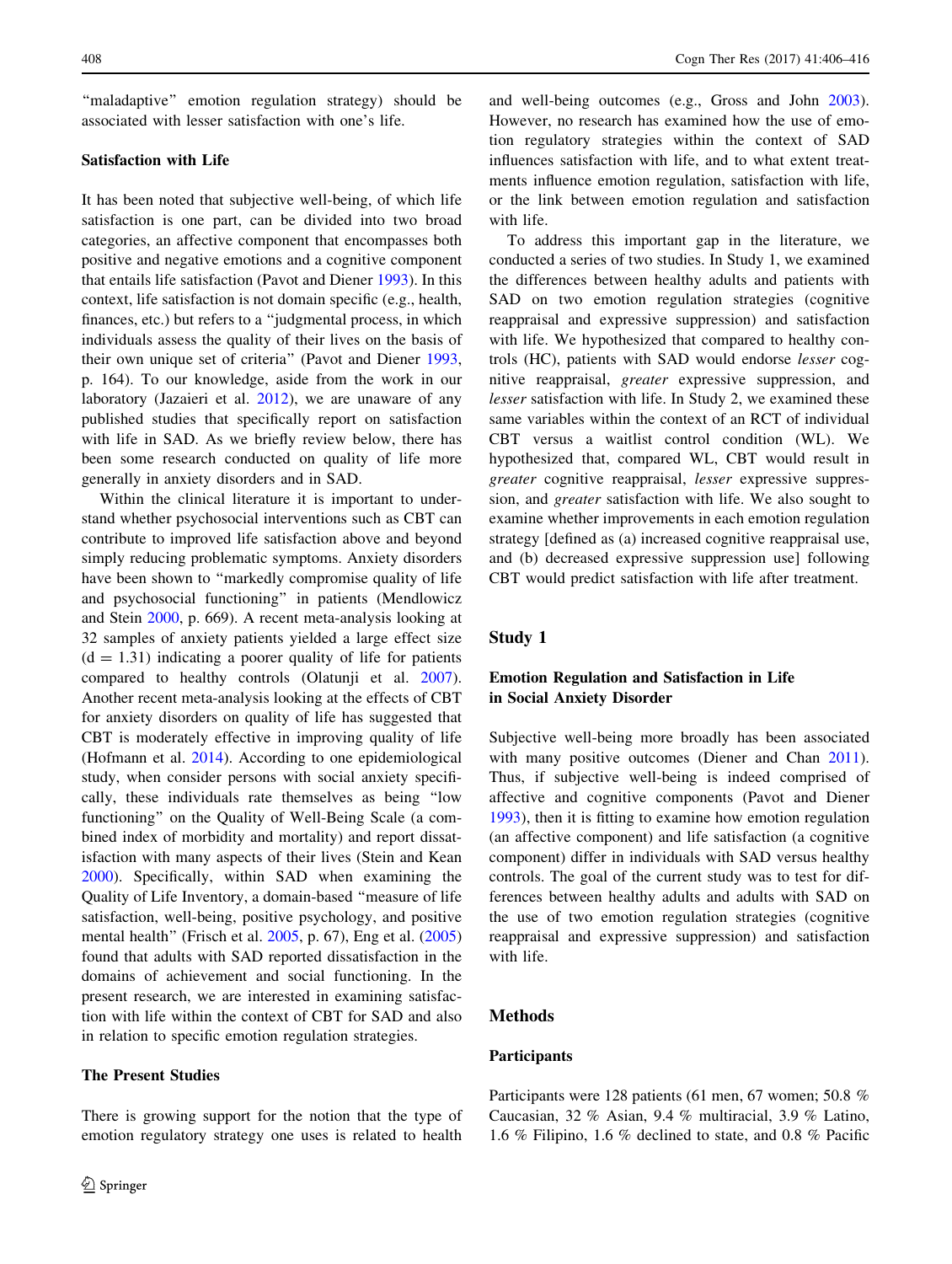Islander) who met the Diagnostic and Statistical Manual of Mental Disorders (DSM-IV; American Psychiatric Association [1994\)](#page-8-0) criteria for a principal diagnosis of generalized SAD, and 42 healthy control (HC) participants (22 men, 20 women; 52.4 % Caucasian) with no history of DSM-IV psychiatric disorders. All participants were between 21 and 53 years of age [SAD:  $M = 33.09$  years, standard deviation  $(SD) = 8.49$  years; HC:  $M = 32.94$ ,  $SD = 9.24$ ].

## Procedure

Both HC participants and patients with SAD underwent diagnostic screening prior to selection including telephone screening and an in-person diagnostic interview based on the Anxiety Disorders Interview Schedule Lifetime Version (ADIS-IV-L; Di Nardo et al. [1994](#page-9-0)) for the DSM-IV. Patients had to meet criteria for a principal diagnosis of generalized SAD. HC participants were included if they did not meet criteria for any current or lifetime psychological disorder. Diagnoses were made by Ph.D. level clinical psychologists who were trained (via training tapes and test cases) to administer the ADIS-IV-L. The ADIS-IV-L is a structured interview designed to assess for current and lifetime diagnoses of anxiety disorders and permits differential diagnosis among the anxiety disorders according to DSM-IV criteria. In addition to anxiety disorders, the ADIS-IV-L assesses current mood, somatoform, substance use disorders, and medical and psychiatric treatment history, and includes screening questions for psychotic and conversion symptoms as well as familial psychiatric history. Because all participants were part of a larger neuroimaging study, participants also had to be right-handed and pass a magnetic resonance imaging (MRI) safety screen. Patients were excluded if they reported prior or current CBT, MBSR, regular aerobic exercise, a history of medical disorders, head trauma, current pharmacotherapy, or current psychotherapy. All participants provided informed consent in accordance with Stanford University Human Subjects Committee rules.

#### **Measures**

Emotion Regulation Questionnaire (ERQ) we utilized a 16-item extended version (Goldin et al. [2009](#page-9-0), [2012](#page-9-0); Jazaieri et al. [2014](#page-9-0)) of the original 10-item ERQ (Gross and John [2003\)](#page-9-0), a widely used and validated individual difference measure assessing expressive suppression and cognitive reappraisal. The instrument utilizes a 7-point Likert-type scale ranging from 1 (strongly disagree) to 7 (strongly agree) for each statement. Ratings are averaged for a mean score for each subscale.

Cognitive reappraisal The 8-item cognitive reappraisal subscale asks individuals to rate their degree of disagreement or agreement to various reappraisal methods over the past month. Sample items include: ''I control my emotions by changing the way I think about the situation I'm in''; ''When I'm faced with a stressful situation, I make myself think about it in a way that helps me stay calm''. Internal consistency was excellent in the current samples (Cronbach's alphas:  $HC = .91$ ;  $SAD = .94$ ).

Expressive suppression The 8-item expressive suppression subscale asks participants to rate their degree of disagreement or agreement to various suppression methods over the past month. Sample items include: ''I regulate my emotions by hiding what I'm feeling inside''; ''I keep my emotions to myself''. Internal consistency was excellent in the current samples (Cronbach's alphas: HC = .96;  $SAD = .95$ ).

Satisfaction with life scale (SWLS; Diener et al. [1985](#page-9-0)). The SWLS is the most widely used measure to assess overall satisfaction with life as a whole. This 5-item measure asks global (rather than specific) questions about one's life, with higher scores indicating greater satisfaction with life. It has exhibited high internal consistency, test– retest reliability, and convergent and discriminant validity (Pavot and Diener [2008](#page-10-0)). Internal consistency was very good in the current samples (Cronbach's alphas:  $HC = .88$ ;  $SAD = .92$ ).

## Results and Discussion

Correlations of the three study variables for both the SAD and HC groups are reported in Table [2](#page-5-0). Below, we report group differences in emotion regulation (cognitive reappraisal and expressive suppression) and satisfaction with life.

Between-groups  $t$  test showed that, compared to HC, patients with SAD reported lesser use of cognitive reappraisal  $[t(157) = -4.82, p < .001;$  SAD:  $M = 3.73$ ,  $SD = 1.41$ ; HC:  $M = 4.91$ ,  $SD = 1.07$ ,  $\eta_{p}^{2} = .13$ ] and greater use of expressive suppression  $[t(157) = 4.90]$  $p < .001$ ; SAD:  $M = 5.22$ , SD = 1.25; HC:  $M = 4.06$ ,  $SD = 1.43$ ,  $\eta_p^2 = .13$ . As expected, a between-groups t test showed that, compared to HC, patients with SAD reported lesser satisfaction with life  $[t(163) = -5.14,$  $p\lt .001$ ; SAD:  $M = 14.88$ , SD = 8.38; HC:  $M = 21.83$ , SD = .68, partial  $\eta^2$  ( $\eta_p^2$ ) = .14].

The results from this study contribute to the growing literature on the difficulties with emotion regulation in individuals with psychopathology (Gross and Jazaieri [2014](#page-9-0); Jazaieri et al. [2013](#page-9-0)). The results from this study also suggest that without intervention, individuals with SAD may continue to rely on using maladaptive emotion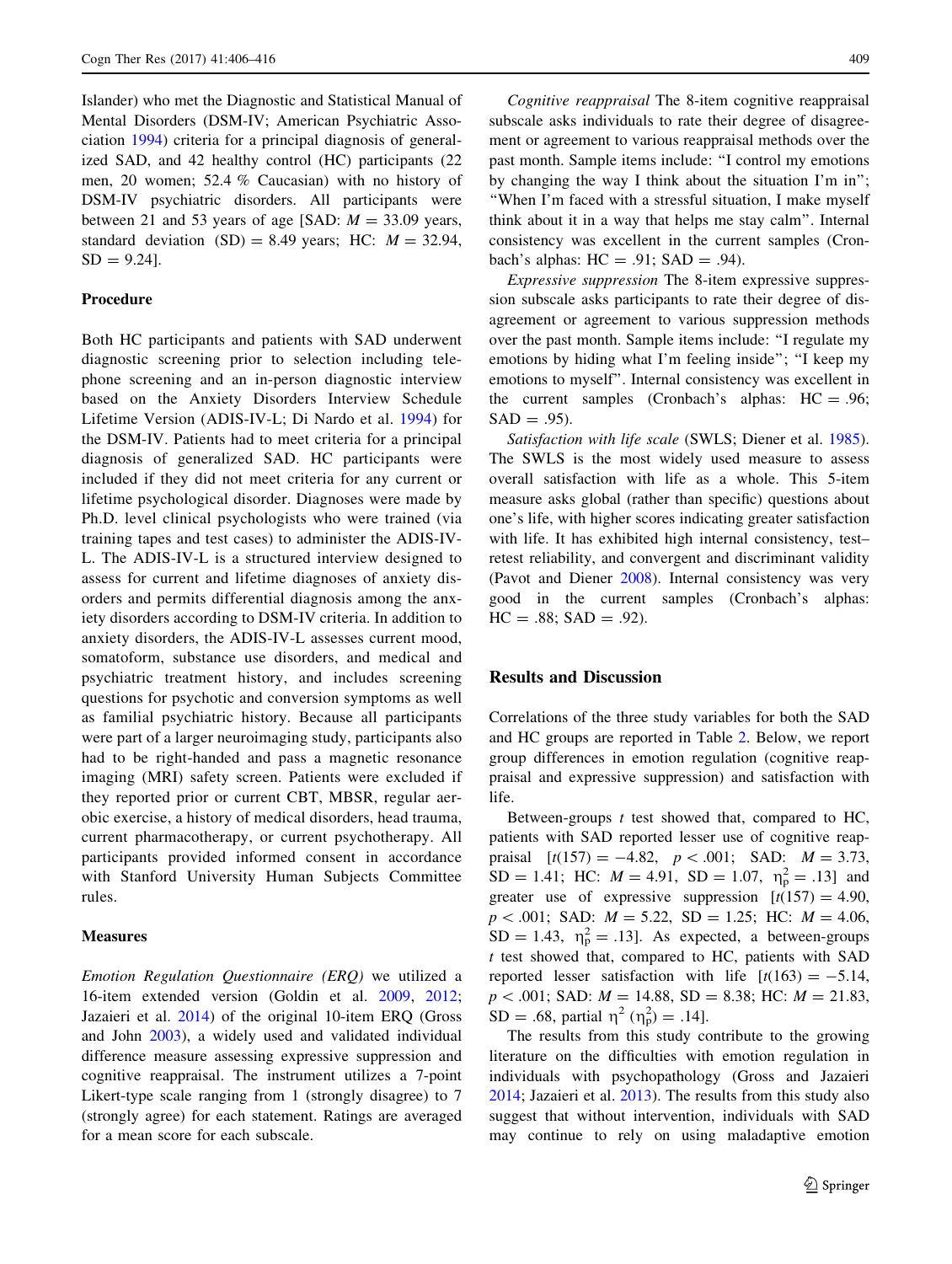regulation strategies such as expressive suppression rather than more adaptive strategies such as cognitive reappraisal. The results from this study also coincide nicely with what others have suggested (e.g., Hofmann [2007\)](#page-9-0)—if people with SAD do not believe that they can influence their emotions then it is unlikely that they will choose to utilize skillful emotion regulatory strategies. Furthermore, as shown in Table [2,](#page-5-0) it is possible that an important and potentially unique relationship exists between life satisfaction and expressive suppression in those patients who meet criteria for SAD compared to healthy controls. Although the current study documents interesting relationships and associations, the cross-sectional nature of this study prevents us from making any causal inferences.

# Study 2

# Impact of CBT on Emotion Regulation and Satisfaction in Life

Though several psychosocial and pharmacological treatments are available for patients with SAD, one of the most promising and widely used non-pharmacological interventions is cognitive-behavioral therapy (CBT; Beck et al. [1985,](#page-8-0) [1979\)](#page-8-0). CBT utilizes both cognitive and behavioral strategies to help patients break the detrimental cycle that exists amongst distorted thoughts, problematic emotions, and maladaptive behaviors. CBT includes training in cognitive restructuring of maladaptive beliefs (cognitive change) and behavioral strategies such as exposure to highly feared and commonly avoided situations. CBT is regarded as an effective treatment for many types of psychological problems and is considered to be the ''goldstandard'' intervention for SAD (Heimberg [2002](#page-9-0)).

Emotion regulatory strategies have been shown to predict, moderate, and mediate treatment response to CBT and there is some evidence that CBT may be mediated by topdown regulation and decreased emotional reactivity (Klumpp et al. [2014](#page-10-0)). Interestingly, prior research suggests that the use of emotion suppression strategies during CBT is not a marker of treatment response in patients with SAD (Moscovitch et al. [2012](#page-10-0)), perhaps this is because CBT does not extensively address expressive suppression—as much emphasis in CBT is placed on cognitive change strategies (Heimberg [2002](#page-9-0)). Aside from the expected clinical benefits, there is some evidence to suggest that cognitive behavioral group therapy (CBGT) can be beneficial in improving quality of life in adults with SAD (Eng et al. [2001,](#page-9-0) [2005;](#page-9-0) Safren et al. [1996](#page-10-0)). However to our knowledge, no published research has examined satisfaction with life and emotion regulation specifically within the context of individual CBT for SAD.

## Methods

#### Participants

This RCT of CBT consisted of patients meeting diagnostic criteria for generalized SAD, defined as, based on rating scales in the ADIS-IV-L (Di Nardo et al. [1994](#page-9-0)), of greater than moderate fear for five or more distinct social and performance situations and a clinician's severity rating of 4 or greater for SAD on these 0–8 scales. Seventy-two patients (34 men, 38 women) who met criteria for a principal diagnosis of generalized SAD were invited to participate. Patient's gender, age, ethnicity, education, current and past Axis-I comorbidity, past psychotherapy, and past pharmacotherapy are reported in Table [1.](#page-5-0) Six patients (16 %) dropped during CBT, and five patients  $(14 \%)$ dropped during WL (Table [2](#page-5-0)).

#### Procedure

As reported in Goldin et al. ([2012](#page-9-0)), patients were recruited through clinician referrals and community bulletin boards. Because patients were part of a larger neuroimaging study, they had to be right handed and pass an MRI safety screening. Patients were excluded for any current pharmacotherapy or psychotherapy, history of medical disorders, or head trauma. Patients were also excluded for any current psychiatric disorders except principal diagnoses of SAD or secondary generalized anxiety disorder, obsessive–compulsive disorder, agoraphobia without a history of panic attacks, or specific phobia. After patients made contact with our laboratory and expressed interest in the study, an initial telephone screen and ADIS-IV-L were used to assess inclusion/exclusion criteria. After completion of baseline assessments, patients were randomly assigned to either 16 weeks of CBT or WL using Efron's biased coin randomization procedure (Efron [1971](#page-9-0)). This method removes potential confounds related to unequal assignment at different time points over a multiyear study. All participants provided informed consent in accordance with Stanford University Human Subjects Committee rules.

#### CBT Intervention

Standard CBT for SAD was delivered using the ''Managing Social Anxiety: A Cognitive-Behavioral Therapy Approach'', a manualized treatment protocol which included a therapist guide (Hope et al. [2006\)](#page-9-0) and a client workbook (Hope et al. [2000](#page-9-0)). This CBT protocol consists of 16 individual, approximately 1-h sessions (with the exception of the first in-session exposure session, which lasted approximately 1.5 h) administered weekly over the course of 4 months. The treatment covers five major areas: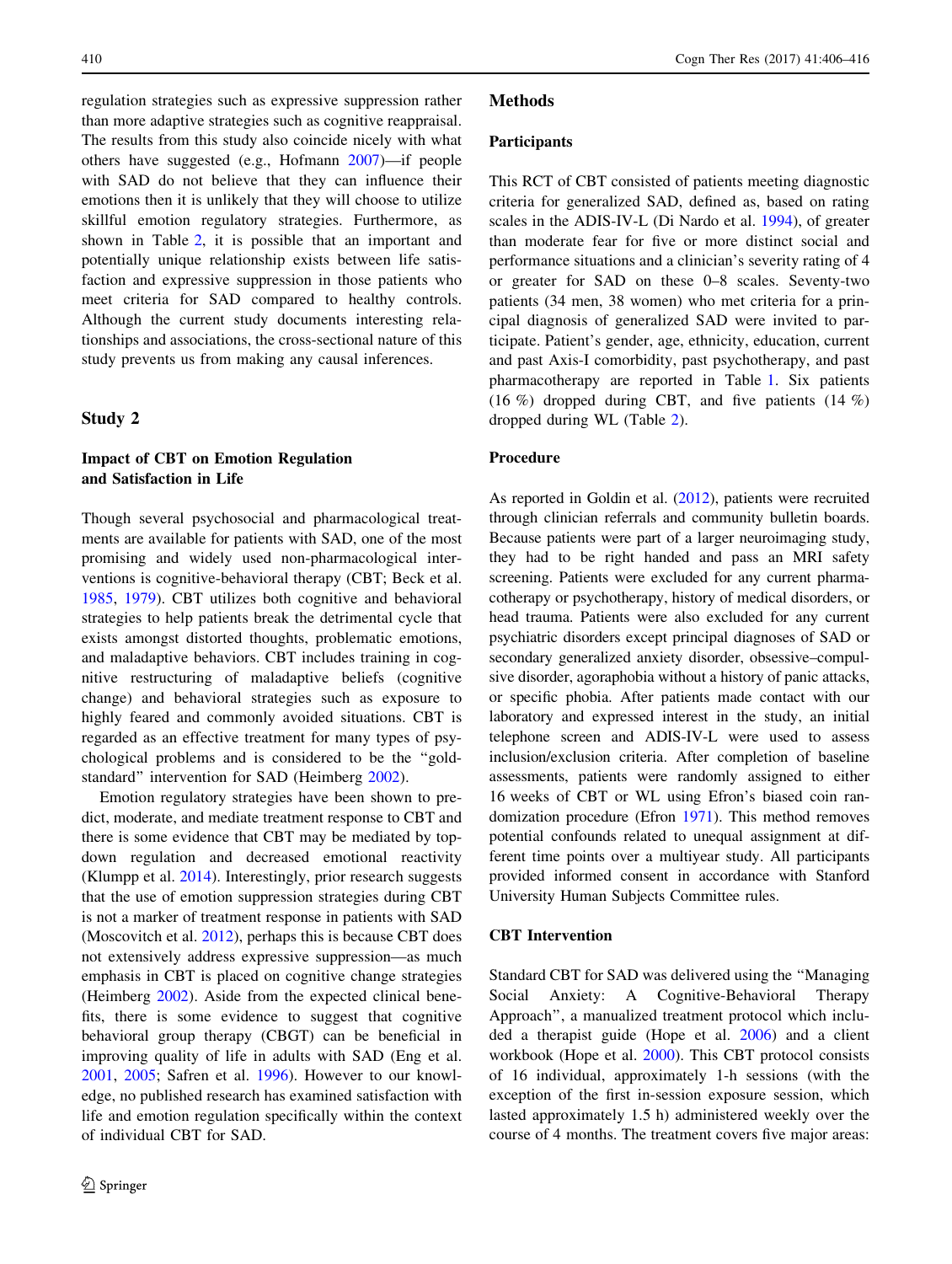<span id="page-5-0"></span>Table 1 Demographic characteristics for patients with social anxiety disorder (SAD) in cognitive behavioral therapy (CBT) and the wait-list control (WL) groups

|                                       | <b>WL</b><br>$N = 32$ | <b>CBT</b><br>$N = 40$ | t test or $\chi^2$ |
|---------------------------------------|-----------------------|------------------------|--------------------|
| Females, $n$ $(\%)$                   | 19 $(59.4\%)$         | 19 (47.5 %)            | $\chi^2 = 1.01$    |
| Age ( <i>M</i> years $\pm$ SD         | $33.44 \pm 9.80$      | $33.13 \pm 7.68$       | $t = -.15$         |
| Ethnicity, $n$ (%)                    |                       |                        | $\chi^2 = 4.30$    |
| Caucasian                             | 19 $(59.4\%)$         | 23 $(57.5\%)$          |                    |
| Asian                                 | 7(21.9%               | $9(22.5\%)$            |                    |
| Multiracial                           | 5 (15.6 $%$ )         | 3 $(7.5\%)$            |                    |
| Filipino                              | 1 $(3.1\%)$           | 1 $(2.5 \%)$           |                    |
| Latino                                | $0(0\%)$              | 1 $(2.5 \%)$           |                    |
| Pacific Islander                      | $0(0\%$               | 1 $(2.5 \%)$           |                    |
| Declined to state                     | $0(0\%)$              | 2 $(5.0\%)$            |                    |
| Education ( <i>M</i> years $\pm SD$ ) | $17.08 \pm 2.64$      | $16.67 \pm 2.15$       | $t = -.72$         |
| Current Axis-I comorbidity            |                       |                        | $\chi^2 = .93$     |
| Generalized anxiety disorder          | 6 $(18.8\%)$          | 6 $(15 \%)$            |                    |
| Major depressive disorder             | $\mathbf{0}$          | $\Omega$               |                    |
| Dysthymia                             | 2 $(6.3\%)$           | 1 $(2.5 \%)$           |                    |
| Specific phobia                       | 1 $(3.1\%)$           | 4 (10 $%$ )            |                    |
| Panic disorder                        | 1 $(3.1\%)$           | $2(5\%)$               |                    |
| Agoraphobia                           | $\mathbf{0}$          | $\mathbf{0}$           |                    |
| Obsessive-compulsive disorder         | $\theta$              | $\Omega$               |                    |
| Past Axis-I comorbidity               |                       |                        | $\chi^2 = .03$     |
| Major depressive disorder             | 5 (15.6 $%$ )         | $9(22.5\%)$            |                    |
| Dysthymia                             | 1 $(3.1\%)$           | $\mathbf{0}$           |                    |
| Panic disorder                        | 1 $(3.1\%)$           | $\mathbf{0}$           |                    |
| Obsessive-compulsive disorder         | 0                     | $\Omega$               |                    |
| Substance abuse                       | 1 $(3.1\%)$           | 3 $(7.5\%)$            |                    |
| Eating disorder                       | 1 $(3.1\%)$           | $\mathbf{0}$           |                    |
| Past psychotherapy                    | 13 (40.6 $%$ )        | $23(57.5\%)$           | $\chi^2 = 2.28$    |
| Past pharmacotherapy                  | 13 (40.6 $%$ )        | 11 $(27.5\%$           | $\chi^2 = 1.63$    |

All F and  $\chi^2$  tests are non-significant

Table 2 Correlations of Study 1 variables at baseline

| Variable                               | Correlations |               |          |
|----------------------------------------|--------------|---------------|----------|
|                                        |              | $\mathcal{D}$ | 3        |
| Healthy controls                       |              |               |          |
| 1. Satisfaction with life scale (SWLS) |              | .09           | $-.19$   |
| 2. ERQ—cognitive reappraisal           |              |               | .07      |
| 3. ERO—expressive suppression          |              |               |          |
| Social anxiety disorder                |              |               |          |
| 1. Satisfaction with life scale (SWLS) |              | .08           | $-.26**$ |
| 2. ERQ—cognitive reappraisal           |              |               | .06      |
| 4. ERQ—expressive suppression          |              |               |          |
| ** $p < .01$                           |              |               |          |

(1) psychoeducation of SAD and orientation to CBT and treatment rationale; (2) cognitive restructuring skills; (3) gradual exposure to feared social and performance situations (occurring both in session in role plays and also in vivo as part of the weekly homework assignment); (4) examination and modification of core beliefs; and (5) relapse prevention and termination.

#### Measures

The measures in Study 2 were identical to those administered in Study 1—the Satisfaction with Life Scale (SWLS; Diener et al. [1985](#page-9-0)) and the extended Emotion Regulation Questionnaire (ERQ; Goldin et al. [2009,](#page-9-0) [2012;](#page-9-0) Gross and John [2003;](#page-9-0) Jazaieri et al. [2014\)](#page-9-0). Internal consistency was excellent in the current sample (Cronbach's alphas:  $SWLS = .91$ ; ERQ cognitive reappraisal = .94; ERQ expressive suppression  $= .93$ ).

# Results and Discussion

Within group analyses for CBT and WL for all three dependent variables are reported in Table [3](#page-6-0). Results indicated that the WL group did not change on any of the three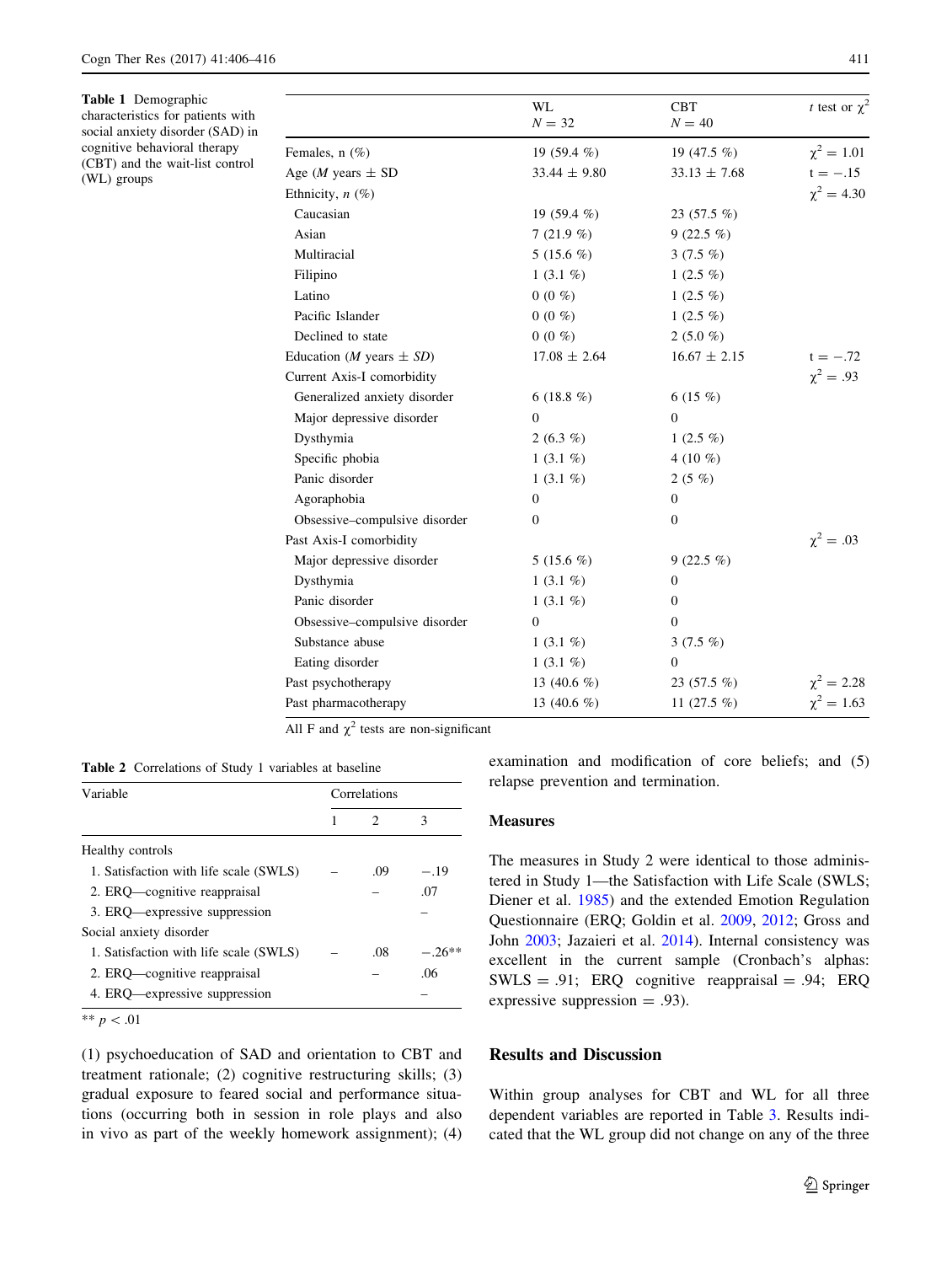<span id="page-6-0"></span>Table 3 Within group results for pre- to post-WL, and pre- to post-CBT

| Measure                                | Group      | Pre mean $(SD)$ | Post mean $(SD)$ | Pre to post<br>$F, p$ , effect size |
|----------------------------------------|------------|-----------------|------------------|-------------------------------------|
| Satisfaction with life scale (SWLS)    |            |                 |                  |                                     |
|                                        | WL         | 14.33 (5.48)    | 15.93 (7.14)     | 2.80, .11, .10                      |
|                                        | <b>CBT</b> | 14.78 (6.59)    | 22.00(6.16)      | 34.32, 001, .61                     |
| Emotion Regulation Questionnaire (ERQ) |            |                 |                  |                                     |
| Cognitive reappraisal                  | WL.        | 3.43(1.39)      | 3.25(1.51)       | .81, .38, .03                       |
|                                        | <b>CBT</b> | 3.70(1.44)      | 5.29(.91)        | 26.51, .001, .54                    |
| Expressive suppression                 | WL         | 4.71 (1.52)     | 4.50(1.70)       | .43, .52, 02                        |
|                                        | <b>CBT</b> | 5.61 (.89)      | 5.11 (1.08)      | 4.25, $.05$ , $.16$                 |

Bold values indicate statistically significant ( $p < .05$ )

Italic values indicate exact  $p$  values

Bold italic values indicate statistically significant  $p$ -value (exact value shown)

SD standard deviation, *effect size* partial  $\eta^2$  ( $\eta_p^2$ ), WL waitlist control condition, CBT cognitive behavioral therapy

variables—satisfaction with life, cognitive reappraisal, or expressive suppression. On the other hand, the CBT group demonstrated significant changes on all three variables from pre-to-post CBT—improvements on satisfaction with life  $(\eta_{\rm p}^2 = .61)$ , cognitive reappraisal  $(\eta_{\rm p}^2 = .54)$ , and expressive suppression ( $\eta_p^2 = .16$ ). Between group analyses for emotion regulation and satisfaction with life are reported below.

#### Effects of CBT

For the emotion regulation measures, a 2 Group (CBT,  $WL) \times 2$  Time (baseline, post) repeated-measures ANOVA of cognitive reappraisal yielded a significant group by time interaction (F<sub>1,47</sub> = 23.52, *p* < .001,  $\eta_p^2 = .33$ ), a significant main effect of time ( $F_{1,47} = 14.94$ ,  $p < .001$ ,  $\eta_p^2 = .24$ ), and a significant main effect of group ( $F_{1,47} = 11.89$ ,  $p \lt .001$ ,  $\eta_{\rm p}^2 = .20$ ). These results suggest that the CBT group, but not the WL group, improved significantly from pre-to-post-CBT on cognitive reappraisal (see Fig. [1](#page-7-0)a).

A 2 Group (CBT, WL)  $\times$  2 Time (baseline, post) repeated-measures ANOVA of expressive suppression yielded no significant group by time interaction ( $p > .50$ ), a non-significant effect of time ( $p > .09$ ), and a significant main effect of group ( $F_{1,46} = .15, p < .03, \eta_p^2 = .10$  $F_{1,46} = .15, p < .03, \eta_p^2 = .10$  $F_{1,46} = .15, p < .03, \eta_p^2 = .10$ ) (see Fig. 1b).

For satisfaction with life, a 2 Group (CBT, WL)  $\times$  2 Time (baseline, post) repeated-measures ANOVA of SWLS yielded a significant group by time interaction  $(F_{1,48} = 13.43, p < .001, \eta_p^2 = .22)$ , a significant main effect of time  $(F_{1,48} = 32.95, p < .001, \eta_{p}^{2} = .41)$ , and a significant main effect of group ( $F_{1,48} = 3.97$ ,  $p < .05$ ,  $\eta_p^2 = .08$ ). These results suggest that the CBT group, but not the WL group, improved significantly from pre-to-post-CBT on the SWLS (see Fig. [1](#page-7-0)c).

# CBT-Related Changes in Emotion Regulation Predict Satisfaction with Life

We examine whether CBT-related changes in emotion regulation (cognitive reappraisal or expressive suppression) predicted CBT-induced increases in satisfaction with life. First, we calculated standardized residualized post-CBT scores for the predictor variables (cognitive reappraisal and expressive suppression) and the outcome variable (satisfaction with life) using a simple linear regression model in which pre-CBT scores predicted post-CBT scores. We then correlated the post-CBT residualized values of the predictor and outcome variables (Mackinnon [2008\)](#page-10-0).

The correlation of the residualized cognitive reappraisal and residualized SWLS was small  $(r = .34)$  and non-significant ( $p > .17$ ). However, residualized expressive suppression was inversely correlated to residualized SWLS  $(r = -.56, p = .015).$ 

Follow-up regression analyses of standardized residualized scores of cognitive reappraisal and residualized SWLS demonstrated that cognitive reappraisal did not account for a significant amount of variance in post-CBT SWLS  $[\Delta R^2 = .06, F(1,17) = 2.03, p > .17]$ , unstandardized beta weight  $(B) = .33$ , standard error  $(SE)$  $B = .23$ , standardized beta weight ( $\beta$ ) = .34, 95 % confidence interval (CI) =  $[-.16, .82]$ , and  $R^2 = .11$ .

Follow-up regression analyses of standardized residualized scores of expressive suppression and residualized SWLS demonstrated that expressive suppression did account for a significant amount of variance in post-CBT SWLS  $[\Delta R^2 = .27, F(1, 17) = 7.41, p = .015]$ ,  $B = -.55$ , SE  $B = .20$ ,  $\beta = -.56$ , 95 % CI = [-.99, -.12], and  $R^2 = .32$ .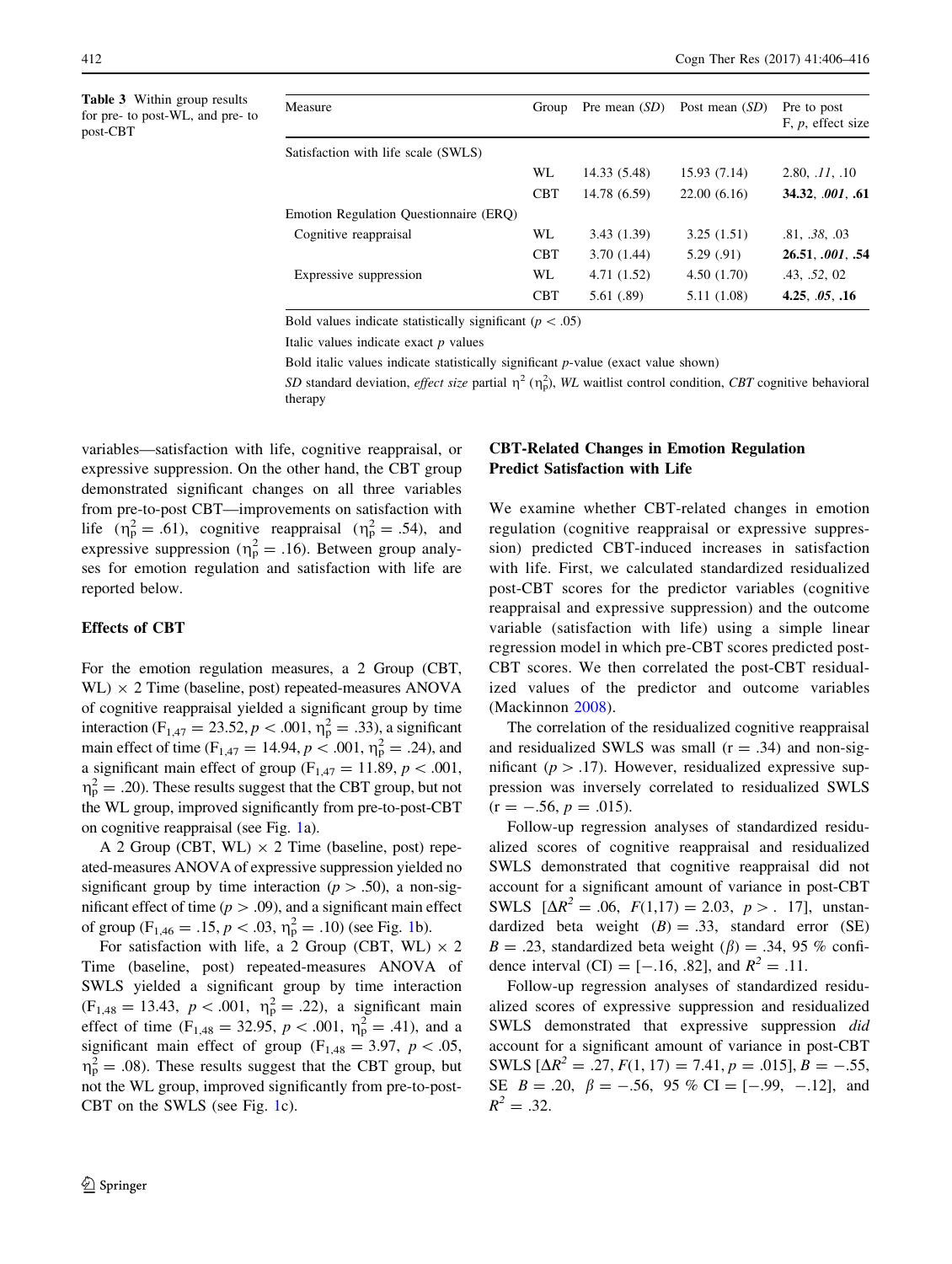<span id="page-7-0"></span>

Fig. 1 Study 2 interactions of pre-to-post CBT and WL on ERQ cognitive reappraisal (a), ERQ expressive suppression (b), and satisfaction with life (c)

### Discussion

In partial support of our hypotheses, when compared with a WL control condition, SAD patients in the CBT treatment reported increased cognitive reappraisal and improved satisfaction with life. There were no significant interactions for expressive suppression use (see Fig. 1b). Given the focus in CBT on cognitive change strategies, it is no surprise that patients with SAD endorsed greater cognitive reappraisal following treatment. Although we also expected there to be improvements with the expressive suppression emotion regulatory strategy, when considering the content of the 16-week CBT intervention, very little attention is paid to this aspect of emotion regulation.

When considering the regression analyses we conducted, in partial support of our hypotheses, changes in expressive suppression significantly predicted 16 % of unique variance in post-CBT SWLS. Contrary to our expectations, changes in cognitive reappraisal (one of the main treatment components of CBT) did not significantly predict variance in post-CBT SWLS. Unsurprisingly, baseline SWLS significantly predicted post-treatment SWLS over and above any of the baseline emotion regulation variables. The results from this investigation suggest that changes in use of expressive suppression specifically may play an important role in life satisfaction in adults with SAD. Given that current CBT treatments do not explicitly focus on this maladaptive emotion regulation strategy, it is possible that by explicitly targeting emotional acceptance in CBT patients may receive greater benefit from the treatment (at least with regards to enhancing life satisfaction). This is an important area for continued investigation.

## General Discussion

The significant impairments for individuals with SAD have been document (Wittchen et al. [2000\)](#page-10-0). While emotion regulation and satisfaction with life are not impairment related variables, there is growing evidence that emotion dysregulation is a key feature of nearly all mood and anxiety disorders (e.g., Gross and Jazaieri [2014](#page-9-0); Jazaieri et al. [2013\)](#page-9-0). More specifically, the cognitive models of SAD (e.g., Clark and Wells [1995\)](#page-8-0) as well as recent empirical evidence (e.g., Farmer and Kashdan [2012](#page-9-0)) support the notion that individuals with SAD are afflicted by ineffective emotion regulation. However, the relationship between emotion regulation and life satisfaction has thus far gone unexamined.

Results from study 1 indicate that when compared to healthy adults, adults with SAD report greater use of maladaptive emotion regulatory strategies (expressive suppression). These findings are consistent with what others have found with suppression in undergraduate samples (e.g., Kashdan and Breen [2008;](#page-10-0) Spokas et al. [2009](#page-10-0)) and consistent with the cognitive models of SAD which suggest maladaptive emotion regulation (Clark and Wells [1995\)](#page-8-0). In addition to greater use of expressive suppression, Study 1 results also suggest lesser use of adaptive emotion regulatory strategies (cognitive reappraisal), as well as lower levels of satisfaction with life.

Prior research with group CBT has indicated that quality of life can improve with treatment (Eng et al. [2001,](#page-9-0) [2005](#page-9-0); Safren et al. [1996\)](#page-10-0). Results from Study 2 extend the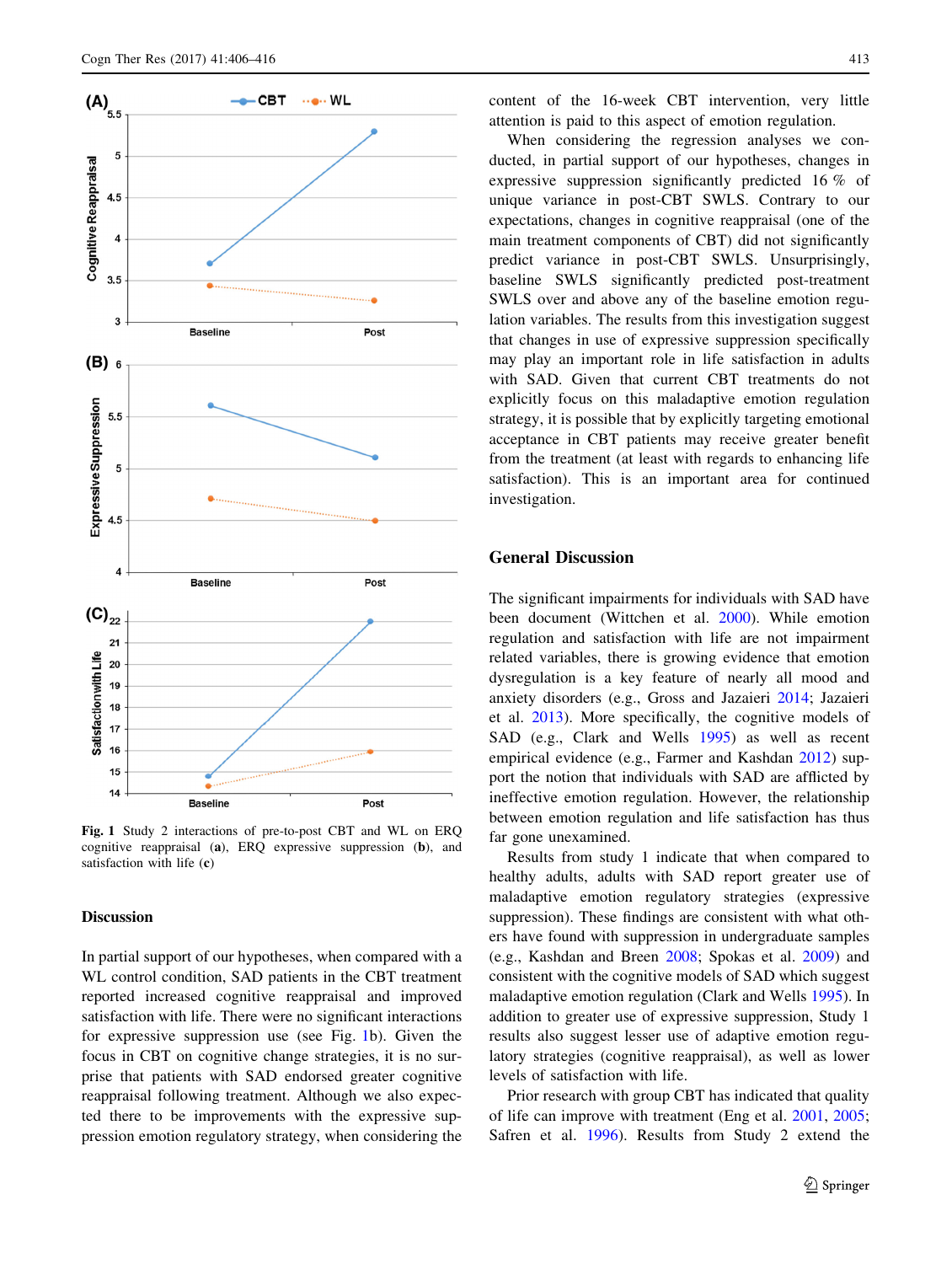<span id="page-8-0"></span>literature to specifically examine the role of individual therapy in improving life satisfaction. Findings indicate that following 16-weeks of individual CBT, when compared to a WL control condition, patients with SAD report greater use of adaptive emotion regulatory strategies (cognitive reappraisal) and higher levels of satisfaction with life. Regression analyses from Study 2 suggest that changes in expressive suppression emotion regulation predict approximately 16 % of unique variance in post-CBT life satisfaction. The findings from Study 2 indicate that although no group level changes existed in the use of expressive suppression, to the extent expressive suppression changes, it tends to drive post-treatment satisfaction with life.

While some have suggested that the use of suppression during CBT is not a marker of treatment response in patients with SAD (Moscovitch et al. [2012\)](#page-10-0), we believe that it nevertheless may be an important factor to consider with regards to promoting adaptive functioning in SAD. The role of reducing maladaptive emotion regulation (such as expressive suppression) in improving subjective wellbeing outcomes (such as life satisfaction) is an important area for clinical research to continue to examine. Moving beyond simply improving clinical symptoms and examining how longer-term adaptive functioning can be enhanced is a fruitful area for clinical science. Taken together, the results from these two studies suggest that without intervention, adults with SAD experience poorer emotion regulation and life satisfaction (Study 1); however, with effective psychosocial interventions such as CBT, emotion regulation can improve, and specifically, improvement in expressive suppression may in fact enhance satisfaction with life (Study 2).

Several study limitations should be noted. Both studies relied on self-report measures to examine satisfaction with life and emotion regulation. In addition to self-report inventories, future studies should employ other methods of assessing satisfaction with life and emotion regulation strategies including experimental tasks, and more objective measures of satisfaction with life. Relatedly, future research would benefit from a more specific hypotheses and analysis regarding the relationship between SAD and expressive suppression. For example, future studies could examine whether patients presenting with greater fear of physical symptoms or fear of negative evaluation present with higher levels of expressive suppression. This study focused on the two most common forms of emotion regulatory strategies, cognitive reappraisal use and expressive suppression use. Future studies would benefit from examining how other forms of emotion regulatory strategies impact life satisfaction in patients with SAD. In Study 2 we utilized a WL control condition; future studies may find it beneficial to also utilize an active intervention [e.g.,

mindfulness-based stress reduction (Kabat-Zinn [1990\)](#page-10-0)] in an effort to address the potential of differential mechanisms of various treatment modalities. Finally, because the WL group started treatment after the 16-week waitlist period, we were unable to examine the longer-term effects of CBT following treatment when compared to the WL control condition. When possible, future studies should employ longitudinal data collection on WL control conditions to truly assess whether CBT gains are maintained when compared to the WL condition.

Acknowledgments This research was supported by the National Institute of Mental Health (NIMH) Grant MH76074 and the National Center for Complementary and Alternative Medicine (NCCAM) Grant AT003644 awarded to James J. Gross.

#### Compliance with Ethical Standards

Conflict of Interest Hooria Jazaieri, Philippe R. Goldin, and James J. Gross declare that they have no conflicts of interest.

Informed Consent Informed consent was obtained from all individual participants included in these studies.

Ethical Approval All procedures performed in studies involving human participants were in accordance with the ethical standards of the institutional and/or national research committee and with the 1964 Helsinki declaration and its later amendments or comparable ethical standards.

Animal Rights No animal studies were carried out by the authors for this article.

#### References

- Alden, L. E., & Taylor, C. T. (2004). Interpersonal processes in social phobia. Clinical Psychology Review, 24, 857–882.
- Alonso, J., Angermeyer, M., Bernert, S., Bruffaerts, R., Brugha, T., Bryson, H., et al. (2004). Disability and quality of life impact of mental disorders in Europe: Results from the European Study of the Epidemiology of Mental Disorders (ESEMeD) project. Acta Psychiatrica Scandinavica, 109(s420), 38–46. doi:[10.1111/j.](http://dx.doi.org/10.1111/j.1600-0047.2004.00329.x) [1600-0047.2004.00329.x.](http://dx.doi.org/10.1111/j.1600-0047.2004.00329.x)
- American Psychiatric Association. (1994). Diagnostic and statistical manual of mental disorders (4th ed.). Washington, DC: American Psychiatric Association.
- Beck, A. T., Emery, G., & Greenberg, R. L. (1985). Anxiety disorders and phobias: A cognitive perspective. New York: Basic Books.
- Beck, A. T., Rush, A. J., Shaw, B. F., & Emery, G. (1979). Cognitive therapy of depression. New York: Guilford Press.
- Cairney, J., McCabe, L., Veldhuizen, S., Corna, L. M., Streiner, D., & Herrmann, N. (2007). Epidemiology of social phobia in later life. American Journal of Geriatric Psychiatry, 15, 224–233. doi:[10.](http://dx.doi.org/10.1097/01.jgp.0000235702.77245.46) [1097/01.jgp.0000235702.77245.46](http://dx.doi.org/10.1097/01.jgp.0000235702.77245.46).
- Campbell-Sills, L., & Barlow, D. H. (2007). Incorporating emotion regulation into conceptualizations and treatments of anxiety and mood disorders. In J. J. Gross (Ed.), Handbook of emotion regulation (pp. 542–559). New York: Guilford Press.
- Clark, D. M., & Wells, A. (1995). A cognitive model of social phobia. In R. G. Heimberg, M. R. Liebowitz, D. A. Hope, & F. R. Schneier (Eds.), Social phobia: Diagnosis, assessment, and treatment (pp. 69–93). New York: Guilford Press.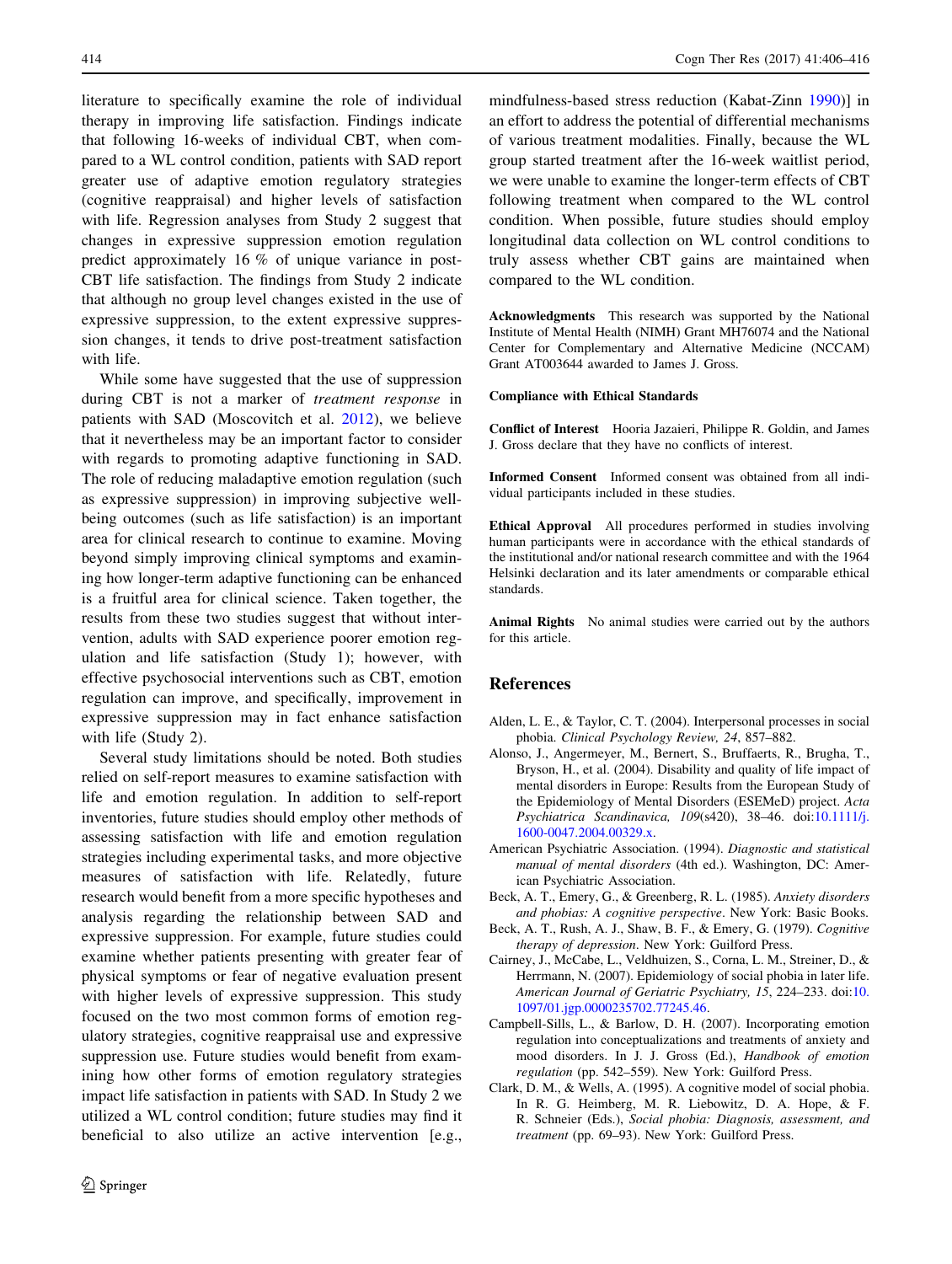- <span id="page-9-0"></span>Cole, P. M., Michel, M. K., & Teti, L. O. (1994). The development of emotion regulation and dysregulation: A clinical perspective. Monographs of the Society for Research in Child Development, 59, 73–100. doi[:10.2307/1166139.](http://dx.doi.org/10.2307/1166139)
- Craske, M. G., Niles, A. N., Burklund, L. J., Wolitzky-Taylor, K. B., Vilardaga, J. C. P., Arch, J. J., et al. (2014). Randomized controlled trial of cognitive behavioral therapy and acceptance and commitment therapy for social phobia: Outcomes and moderators. Journal of Consulting and Clinical Psychology,. doi[:10.1037/a0037212.](http://dx.doi.org/10.1037/a0037212)
- Di Nardo, P. A., Brown, T. A., & Barlow, D. H. (1994). Anxiety Disorders Interview Schedule for DSM-IV: Lifetime version (ADIS-IV-L). New York: Oxford University Press.
- Diener, E., & Chan, M. Y. (2011). Happy people live longer: Subjective well-being contributes to health and longevity. Applied Psychology: Health and Well-Being, 3, 1–43. doi:[10.](http://dx.doi.org/10.1111/j.1758-0854.2010.01045.x) [1111/j.1758-0854.2010.01045.x](http://dx.doi.org/10.1111/j.1758-0854.2010.01045.x).
- Diener, E., Emmons, R. A., Larsen, R. J., & Griffin, S. (1985). The Satisfaction with Life Scale. Journal of Personality Assessment, 49, 71–75. doi:[10.1207/s15327752jpa4901\\_13.](http://dx.doi.org/10.1207/s15327752jpa4901_13)
- Efron, B. (1971). Forcing a sequential experiment to be balanced. Biometrika, 58, 403. doi[:10.1093/biomet/58.3.403.](http://dx.doi.org/10.1093/biomet/58.3.403)
- Eng, W., Coles, M. E., Heimberg, R. G., & Safren, S. A. (2001). Quality of life following cognitive behavioral treatment for social anxiety disorder: Preliminary findings. Depression and Anxiety, 13, 192–193. doi:[10.1002/da.1037.abs](http://dx.doi.org/10.1002/da.1037.abs).
- Eng, W., Coles, M. E., Heimberg, R. G., & Safren, S. A. (2005). Domains of life satisfaction in social anxiety disorder: Relation to symptoms and response to cognitive-behavioral therapy. Journal of Anxiety Disorders, 19, 143–156. doi:[10.1016/j.](http://dx.doi.org/10.1016/j.janxdis.2004.01.007) [janxdis.2004.01.007](http://dx.doi.org/10.1016/j.janxdis.2004.01.007).
- Erwin, B. A., Heimberg, R. G., Schneier, F. R., & Liebowitz, M. R. (2003). Anger experience and expression in social anxiety disorder: Pretreatment profile and predictors of attrition and response to cognitive-behavioral treatment. Behavior Therapy, 34(3), 331–350. doi[:10.1016/S0005-7894\(03\)80004-7.](http://dx.doi.org/10.1016/S0005-7894(03)80004-7)
- Farmer, A. S., & Kashdan, T. B. (2012). Social anxiety and emotion regulation in daily life: Spillover effects on positive and negative social events. Cognitive Behaviour Therapy, 41, 152-162. doi[:10.1080/16506073.2012.666561.](http://dx.doi.org/10.1080/16506073.2012.666561)
- Frisch, M. B., Clark, M. P., Rouse, S. V., Rudd, M. D., Paweleck, J. K., Greenstone, A., & Kopplin, D. A. (2005). Predictive and treatment validity of life satisfaction and the quality of life inventory. Assessment, 12, 66–78. doi:[10.1177/10731911042](http://dx.doi.org/10.1177/1073191104268006) [68006](http://dx.doi.org/10.1177/1073191104268006).
- Goldin, P. R., & Gross, J. J. (2010). Effects of mindfulness-based stress reduction (MBSR) on emotion regulation in social anxiety disorder. Emotion, 10, 83–91. doi[:10.1037/a0018441.](http://dx.doi.org/10.1037/a0018441)
- Goldin, P. R., Manber-Ball, T., Werner, K., Heimberg, R., & Gross, J. J. (2009). Neural mechanisms of cognitive reappraisal of negative self-beliefs in social anxiety disorder. Biological Psychiatry, 66, 1091–1099. doi:[10.1016/j.biopsych.2009.07.014](http://dx.doi.org/10.1016/j.biopsych.2009.07.014).
- Goldin, P. R., Ziv, M., Jazaieri, H., Werner, K., Kraemer, H., Heimberg, R. G., & Gross, J. J. (2012). Cognitive reappraisal self-efficacy mediates the effects of individual cognitive-behavioral therapy for social anxiety disorder. Journal of Consulting and Clinical Psychology, 80, 1034–1040. doi:[10.1037/a0028555](http://dx.doi.org/10.1037/a0028555).
- Grant, B. F., Hasin, D. S., Blanco, C., Stinson, F. S., Chou, S. P., Goldstein, R. B., et al. (2005). The epidemiology of social anxiety disorder in the United States: Results from the national epidemiologic survey on alcohol and related conditions. Journal of Clinical Psychiatry, 66, 1351–1361. doi[:10.4088/JCP.](http://dx.doi.org/10.4088/JCP.v66n1102) [v66n1102.](http://dx.doi.org/10.4088/JCP.v66n1102)
- Gross, J. J. (1998a). Antecedent-and response-focused emotion regulation: Divergent consequences for experience, expression,

and physiology. Journal of Personality and Social Psychology, 74, 224. doi[:10.1037//0022-3514.74.1.224](http://dx.doi.org/10.1037//0022-3514.74.1.224).

- Gross, J. J. (1998b). The emerging field of emotion regulation: An integrative review. Review of General psychology, 2, 271. doi[:10.1037//1089-2680.2.3.271.](http://dx.doi.org/10.1037//1089-2680.2.3.271)
- Gross, J. J. (2014). Emotion regulation: Conceptual and empirical foundations. In J. J. Gross (Ed.), Handbook of emotion regulation (2nd ed.). New York: Guildford Press.
- Gross, J. J., & Jazaieri, H. (2014). Emotion, emotion regulation, and psychopathology: An affective science perspective. Clinical Psychological Science, 2, 387–401. doi[:10.1177/216770261](http://dx.doi.org/10.1177/2167702614536164) [4536164.](http://dx.doi.org/10.1177/2167702614536164)
- Gross, J. J., & John, O. P. (2003). Individual differences in two emotion regulation processes: Implications for affect, relationships, and well being. Journal of Personality and Social Psychology, 85, 248–362. doi[:10.1037/0022-3514.85.2.348.](http://dx.doi.org/10.1037/0022-3514.85.2.348)
- Gross, J. J., & Thompson, R. A. (2007). Emotion regulation: Conceptual foundations. In J. J. Gross (Ed.), Handbook of emotion regulation (pp. 3–24). New York: Guilford Press.
- Haga, S. M., Kraft, P., & Corby, E. (2009). Emotion regulation: Antecedents and well-being outcomes of cognitive reappraisal and expressive suppression in cross-cultural samples. Journal of Happiness Studies, 10, 271–291. doi:[10.1007/s10902-007-9080-](http://dx.doi.org/10.1007/s10902-007-9080-3) [3](http://dx.doi.org/10.1007/s10902-007-9080-3).
- Heimberg, R. G. (2002). Cognitive-behavioral therapy for social anxiety disorder: Current status and future directions. Biological Psychiatry, 51, 101–108. doi:[10.1016/S0006-3223\(01\)01183-0](http://dx.doi.org/10.1016/S0006-3223(01)01183-0).
- Hofmann, S. G. (2007). Cognitive factors that maintain social anxiety disorder: A comprehensive model and its treatment implications. Cognitive Behaviour Therapy, 36, 195–209. doi[:10.1037/](http://dx.doi.org/10.1037/a0018555) [a0018555.](http://dx.doi.org/10.1037/a0018555)
- Hofmann, S. G., Sawyer, A. T., Fant, A., & Asnaani, A. (2012). Emotion dysregulation model of mood and anxiety disorder. Depression and Anxiety, 29, 409–416. doi:[10.1002/da.21888](http://dx.doi.org/10.1002/da.21888).
- Hofmann, S. G., Wu, J. Q., & Boettcher, H. (2014). Effect of cognitive-behavioral therapy for anxiety disorders on quality of life: A meta-analysis. Journal of Consulting and Clinical Psychology, 82, 375–391. doi[:10.1037/a0035491375.](http://dx.doi.org/10.1037/a0035491375)
- Hope, D. A., Heimberg, R. G., Juster, H. R., & Turk, C. L. (2000). Managing social anxiety: A cognitive-behavioral approach. New York, NY: Oxford University Press.
- Hope, D. A., Heimberg, R. G., & Turk, C. L. (2006). Therapist guide for managing social anxiety: A cognitive-behavioral therapy approach. New York, NY: Oxford University Press.
- Jazaieri, H., Goldin, P. R., Werner, K., Ziv, M., & Gross, J. J. (2012). A randomized trial of MBSR versus aerobic exercise for social anxiety disorder. Journal of Clinical Psychology, 68, 715–731. doi[:10.1002/jclp.21863](http://dx.doi.org/10.1002/jclp.21863).
- Jazaieri, H., McGonigal, K. M., Jinpa, T. L., Doty, J. R., Gross, J. J., & Goldin, P. R. (2014). A randomized controlled trial of compassion cultivation training: Effects on mindfulness, affect, and emotion regulation. Motivation and Emotion, 38, 23–35. doi[:10.1007/s11031-013-9368-z.](http://dx.doi.org/10.1007/s11031-013-9368-z)
- Jazaieri, H., Morrison, A. S., Goldin, P. R., & Gross, J. J. (2015). The role of emotion and emotion regulation in social anxiety disorder. Current Psychiatry Reports, 17, 1–9. doi[:10.1007/](http://dx.doi.org/10.1007/s11920-014-0531-3) [s11920-014-0531-3.](http://dx.doi.org/10.1007/s11920-014-0531-3)
- Jazaieri, H., Urry, H. L., & Gross, J. J. (2013). Affective disturbance and psychopathology: An emotion regulation perspective. Jour-nal of Experimental Psychopathology, 4(5), 584-599. doi:[10.](http://dx.doi.org/10.5127/jep.030312) [5127/jep.030312](http://dx.doi.org/10.5127/jep.030312).
- John, O. P., & Gross, J. J. (2004). Healthy and unhealthy emotion regulation: Personality processes, individual differences, and life span development. Journal of Personality, 72, 1301–1334. doi[:10.1111/j.1467-6494.2004.00298.x](http://dx.doi.org/10.1111/j.1467-6494.2004.00298.x).